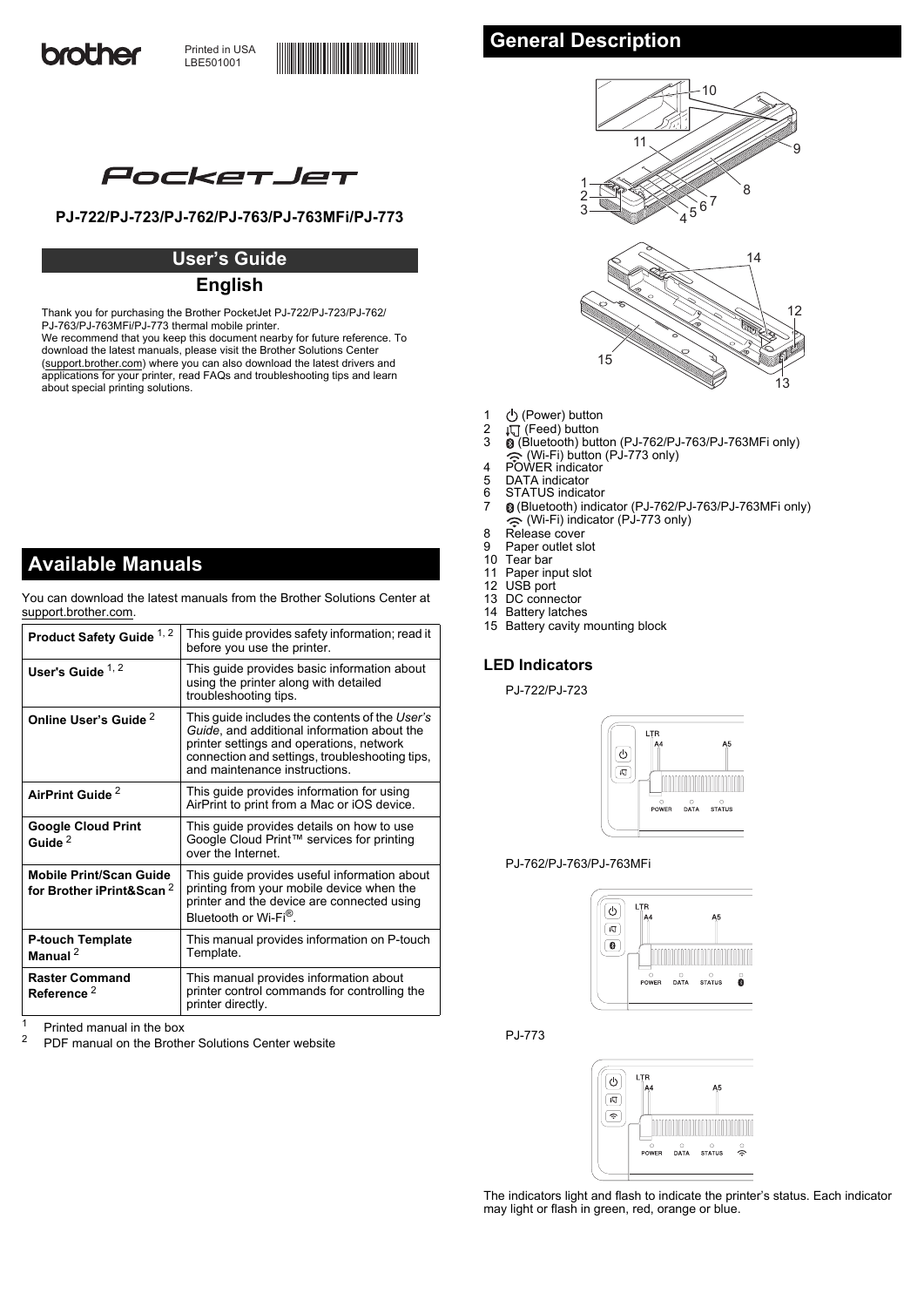## **Button Functions**

| (b) (Power) button function Operation |                                                                                                                                                                            |
|---------------------------------------|----------------------------------------------------------------------------------------------------------------------------------------------------------------------------|
| Turn the printer on                   | Press and hold the button for about one second<br>until the POWER indicator turns on.                                                                                      |
| Turn the printer off                  | Press and hold the button for about one second<br>or press it quickly two times depending on the<br>printer setting (see the Online User's Guide for<br>more information). |

| $\downarrow \Box$ (Feed) button function   Operation |                                                                                                                                                                                                                                                              |
|------------------------------------------------------|--------------------------------------------------------------------------------------------------------------------------------------------------------------------------------------------------------------------------------------------------------------|
| Feed paper                                           | Load the paper and press the button to feed the<br>paper.                                                                                                                                                                                                    |
| Print the printer settings                           | To print the printer settings without connecting<br>the printer to a computer or mobile device:<br>Turn the printer on and make sure no paper<br>is loaded.<br>Press and hold the button until the DATA<br>2<br>indicator lights in red.<br>Load paper.<br>3 |

| <b>8</b> (Bluetooth) button function<br>(PJ-762/PJ-763/PJ-763MFi<br>only) | <b>Operation</b>                                                                                           |
|---------------------------------------------------------------------------|------------------------------------------------------------------------------------------------------------|
| Enable/disable the<br><b>Bluetooth function</b>                           | Press and hold the button for one second to<br>enable or disable the Bluetooth function of the<br>printer. |
|                                                                           |                                                                                                            |
| ◇ (Wi-Fi) button<br>function (PJ-773 only)                                | <b>Operation</b>                                                                                           |
| Enable/disable the Wi-Fi<br>function                                      | Press and hold the button for one second to<br>enable or disable the Wi-Fi function of the<br>printer.     |
| Use WPS to configure<br>Wi-Fi settings easily                             | Press and hold the button for about five<br>seconds to configure the Wi-Fi settings using                  |

# **Use the Rechargeable Li-ion Battery (Optional)**

# **Installing the Rechargeable Li-ion Battery**

- 1. Move battery latch 1 to the unlock position.
- 2. While holding battery latch 2 in the unlock position, remove the battery cavity mounting block.



- 1 Battery latch 1<br>2 Battery latch 2
- 2 Battery latch 2<br>3 Battery cavity Battery cavity mounting block
- **3.** Release battery latch 2.

Battery latch 2 moves back to the lock position.

4. Insert the battery into the battery cavity until it locks into place.



- 4 Battery cavity<br>5 Rechargeable
- Rechargeable Li-ion battery

5. Move battery latch 1 to the lock position.



# **Removing the Rechargeable Li-ion Battery**

Move the battery latches to the unlock position, and then remove the battery.



#### 1 Battery latches

- 2. Insert the battery cavity mounting block into the battery cavity until it locks into place.
- 3. Move battery latch 1 to the lock position.

#### **Charging the Rechargeable Li-ion Battery**

#### **NOTE**

- Charge the battery immediately after purchase using the following procedure.
- Up to three hours are needed to fully charge the rechargeable Li-ion battery. When fully charged, the battery will print about 600 pages.
- **1.** Turn the printer off and install the battery.
- **2.** Use the AC adapter and AC power cord to connect the printer to an AC power outlet, or use the car adapter to connect the printer to a DC power outlet.



1 POWER indicator<br>2 STATUS indicator STATUS indicator

**3.** When the battery is fully charged, the STATUS indicator turns off. Disconnect the AC adapter or car adapter from the DC connector.

### **Stopping Rechargeable Li-ion Battery Charging**

To stop the battery charging, disconnect the AC adapter or car adapter from the DC connector.

### **Notes on Using the Rechargeable Li-ion Battery**

- Fully charge the battery before use. Do not use it before it is fully charged.
- $\blacksquare$  High density (dark) printing discharges the battery faster than low density printing.

Adjust the print density setting in the printer driver's dialog box or Printer Setting Tool (see the *Online User's Guide*).

- The battery charging must take place in 32°F 104°F (0°C 40°C) environments, otherwise the battery will not be charged, and the STATUS indicator will remain lit.
- $\blacksquare$  If you use the printer when both the battery is installed and the AC adapter or car adapter is connected, the STATUS indicator may turn off and charging may stop even if the battery has not been fully charged.

### **Rechargeable Li-ion Battery Characteristics**

To ensure the highest performance and longest life from your the battery: Do not use or store the battery in a location exposed to extreme high or low temperatures as it may discharge more quickly. This may happen when using a rechargeable Li-ion battery with a high charge (charged 90% or more) in a location exposed to high temperatures.

- Remove the battery when storing the printer for long periods of time.
- Store batteries with less than a 50% charge in a cool dry place out of direct sunlight.
- $\blacksquare$  Recharge the battery every six months if it is stored for long periods of time.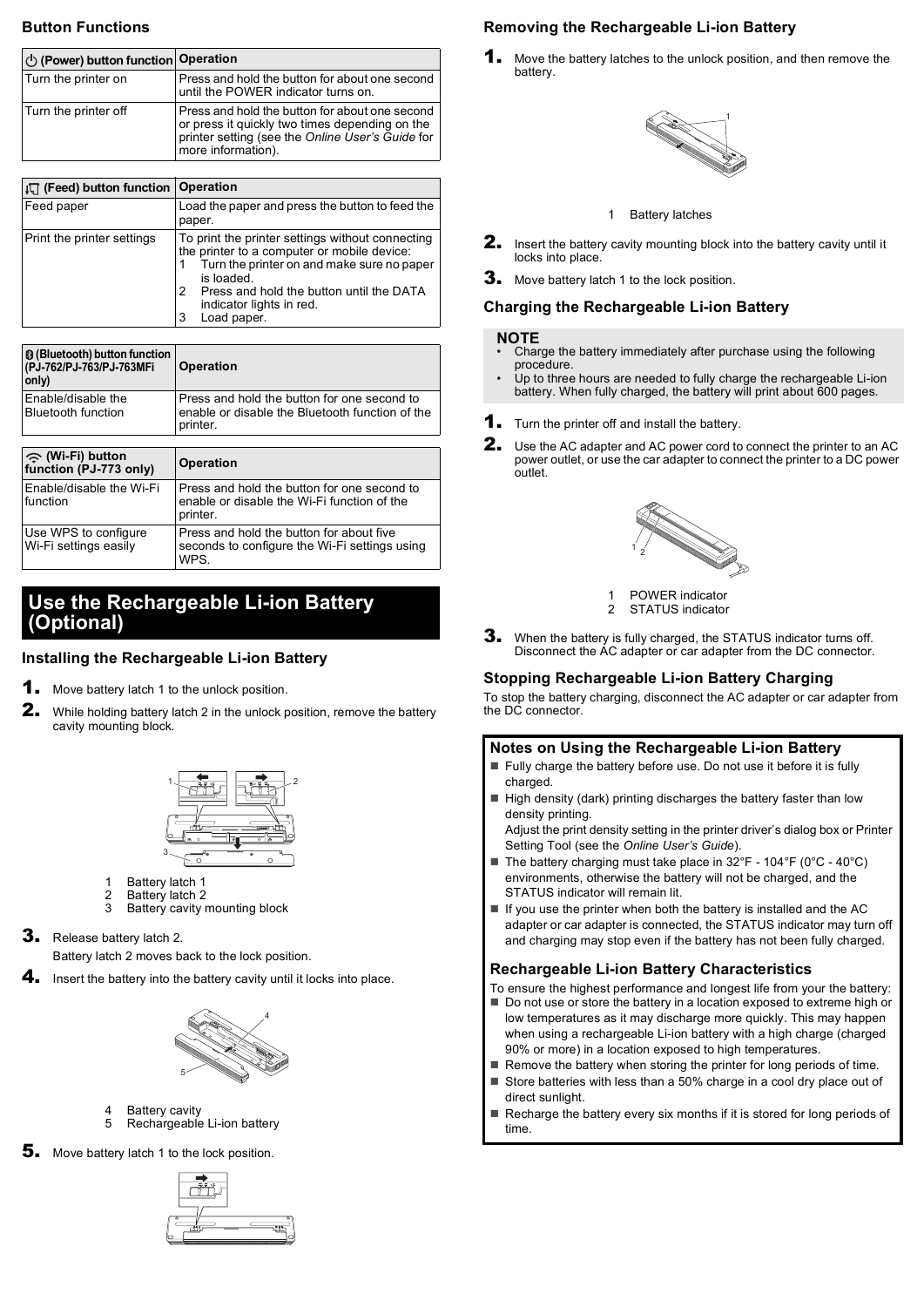# **Connect the Printer to External Power**

### **Connecting to an AC Power Outlet (Optional)**

Connect the printer to a nearby AC power outlet to power the printer or charge the rechargeable Li-ion battery using AC power.

- **1.** Connect the AC adapter to the printer.
- 2. Connect the AC power cord to the AC adapter.
- 3. Connect the AC power cord to a nearby AC power outlet (100 - 240 VAC, 50 - 60 Hz).



1 AC adapter AC power cord

#### **NOTE**

The AC adapter and AC power cord are optional accessories. When purchasing, choose an adapter and power cord appropriate for the region where the printer will be used.

#### **Connecting to a DC Power Outlet (Optional)**

Connect the printer to your vehicle's 12 V DC power outlet(cigarette lighter or similar) to power the printer or charge the rechargeable Li-ion battery using the vehicle's DC power.

- **1.** Connect the car adapter to the vehicle's 12 V DC power outlet.
- **2.** Connect the car adapter to the printer.



1 Car adapter

#### **NOTE**

- The car adapter is an optional accessory
- The voltage supplied by a vehicle may fluctuate, and printing speed may vary.
- The maximum valtage is 12 V DC.
- The car adapter plug is not compatible with other outlets that are not the 12 V cigarette type.
- When the car adapter is connected to charge the rechargeable Li-ion battery, the amount of voltage required to fully charge the battery may not be supplied by the DC power outlet. If 9 hours have passed since charging started, the STATUS indicator turns off and charging stops even if the rechargeable Li-ion battery has not been fully charged.

# **Install Software to Your Computer or Mobile Device**

Several printing methods are available depending on your printer model and the computer or mobile device you use to print from. Refer to the *Online User's Guide* for more information and install other applications to your computer or mobile device as needed.

### **Installing the Printer Driver and Applications (When Using a Windows® PC or Mac)**

To print from your Windows® PC or Mac, install the printer driver, P-touch Editor and other applications to your computer.

- **1.** Visit our website [\(www.brother.com/inst/](http://www.brother.com/inst/)) and download the installer for the software and documents.
- 2. Double-click the downloaded .exe file and follow the on-screen instructions to proceed with the installation. Select the software you want in the installer's software selection window.

### **Updating the Printer Drivers and Applications**

You can download the latest versions from the Brother Solutions Center website [\(support.brother.com\)](http://support.brother.com). We recommend you visit the website to make sure you have the latest version of the drivers and applications.

A software development kit (SDK) is available. Visit the Brother Developer Center [\(www.brother.com/product/dev/index.htm\)](http://www.brother.com/product/dev/index.htm).

# **Connect the Printer to a Computer or Mobile Device**

The printer can be connected to your computer or mobile device using a USB cable or via a Bluetooth connection (PJ-762/PJ-763/PJ-763MFi only) or Wi-Fi connection (PJ-773 only). For more information, see the *Online User's Guide*.

#### **Connecting Using USB**

- **1.** Make sure the printer is turned off before connecting the USB cable.
- **2.** Connect the printer end of the USB cable to the USB port on the side of the printer.
- 3. Connect the other end of the USB cable to the USB port on the computer.

## <span id="page-2-0"></span>**Connecting Using Bluetooth (PJ-762/PJ-763/PJ-763MFi only)**

#### **NOTE**

- Follow the recommendations of the manufacturer of your Bluetooth-equipped devices (computers and mobile devices) or
- Bluetooth adapter and install any necessary hardware and software. The Bluetooth connection settings are saved even after the printer is turned off.

Use this procedure to pair the printer with the computer or mobile device using the Bluetooth management software.

- **1.** Press and hold the  $(1)$  (Power) button to turn the printer on, and then press and hold the  $\mathcal{O}(B)$  (Bluetooth) button.
- 2. Use your Bluetooth device management software to discover the printer.

# <span id="page-2-1"></span>**Connecting Using Wi-Fi® (PJ-773 only)**

- **1.** Press and hold the  $\widehat{\le}$  (Wi-Fi) button for one second. The  $\hat{\mathcal{F}}$  (Wi-Fi) indicator on your printer starts flashing in blue once every three seconds.
- 2. Use your computer or mobile device to select the SSID of your printer<br>("DIRECT-\*\*\*\*\* PJ-773"). If required, enter the password ("773\*\*\*\*\*").  $**$ <sub>\_</sub>PJ-773"). If required, enter the password ("773\*\*

**NOTE**

For more information about connecting using Wi-Fi, see the *Online User's Guide*.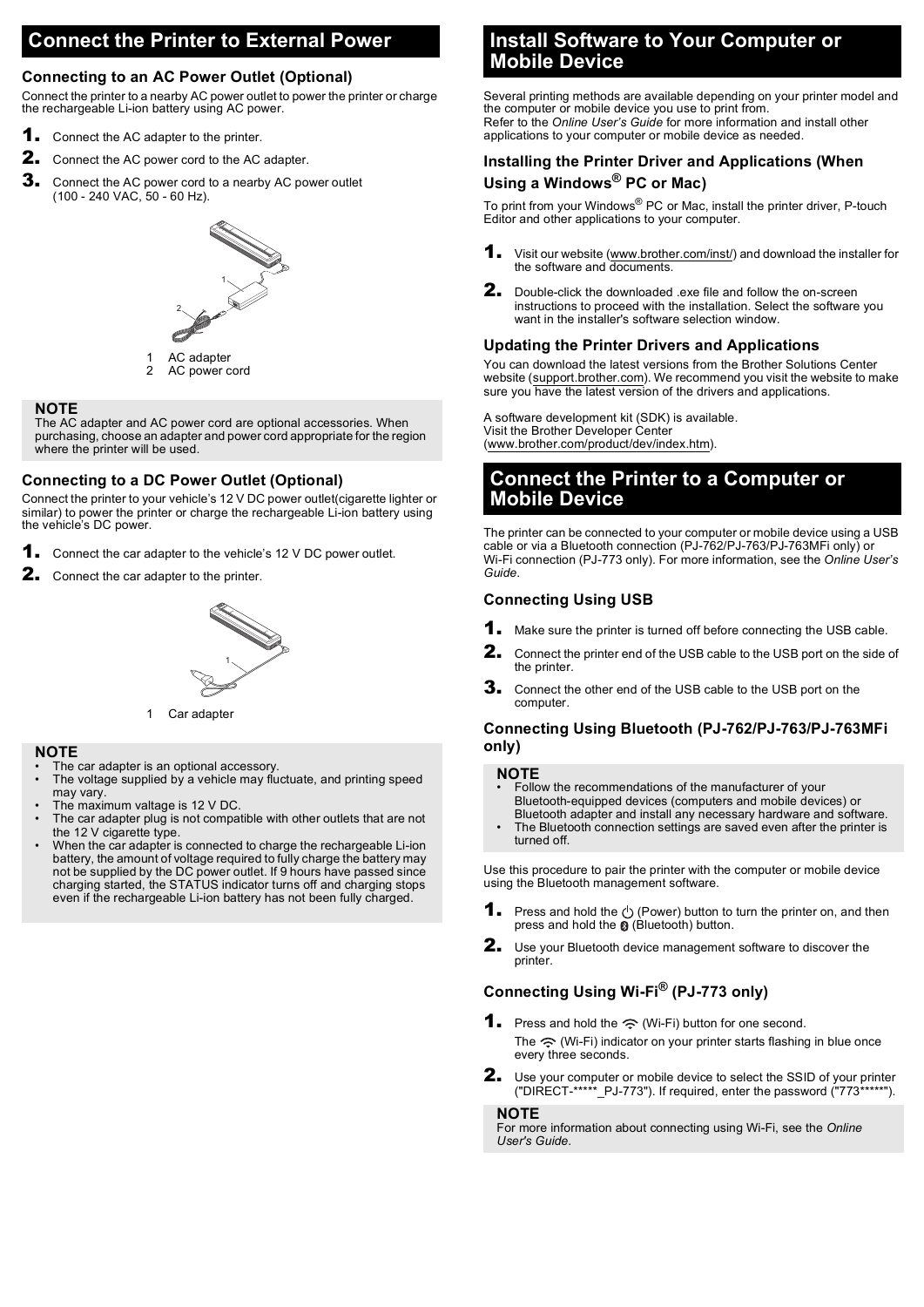# **Printing**

- **1.** Open the document to be printed on your computer or mobile device.
- **2.** Make sure the printer is correctly powered. Use a fully charged battery, or connect the printer to an AC or DC power outlet.
- **3.** Turn the printer on by pressing and holding the  $\bigcirc$  (Power) button for about one second.

The POWER indicator lights in green (if the printer is connected to an AC or DC power outlet) or in orange (if the rechargeable Li-ion battery is used).



1 (b) (Power) button<br>2 POWER indicator POWER indicator

- 4. Connect the printer to a computer or mobile device using USB, Bluetooth or Wi-Fi. For more information, see the *Online User's Guide*.
- 5. Load paper. Use both hands to hold the paper straight, and then carefully insert the paper into the printer's input slot until the roller pulls it into the starting position. For best results, use genuine Brother paper.



1 Print surface

#### **NOTE**

- The bottom edge of the paper must be parallel to the roller. • Only one side of the paper can be printed on. Check the paper, and load it so that the smooth, thermal side faces down.
- **6.** Print from the application.

The DATA indicator flashes in green to indicate that the printer is receiving data, and then the document is printed.

#### **NOTE**

If necessary, change the printer settings in the printer driver's dialog box or Printer Setting Tool. For more information, see the *Online User's Guide*.

# **Notes on Using Paper**

You can set the paper type to [**Cut Sheet**], [**Roll**] or [**Perforated Roll**] in the printer driver.

#### **NOTE**

Roll paper can be cut using the printer's tear bar. Pull one edge of the ejected paper up and toward the other edge diagonally. \*The tear bar is sharp. To avoid injury, do not touch the tear bar.

### <span id="page-3-0"></span>**Clearing a Paper Jam**

**1.** Carefully lift the release cover up to open it.



2. Carefully pull the paper out of the printer in either direction.



- **3.** Close the release cover.
- 4. Insert paper and print again.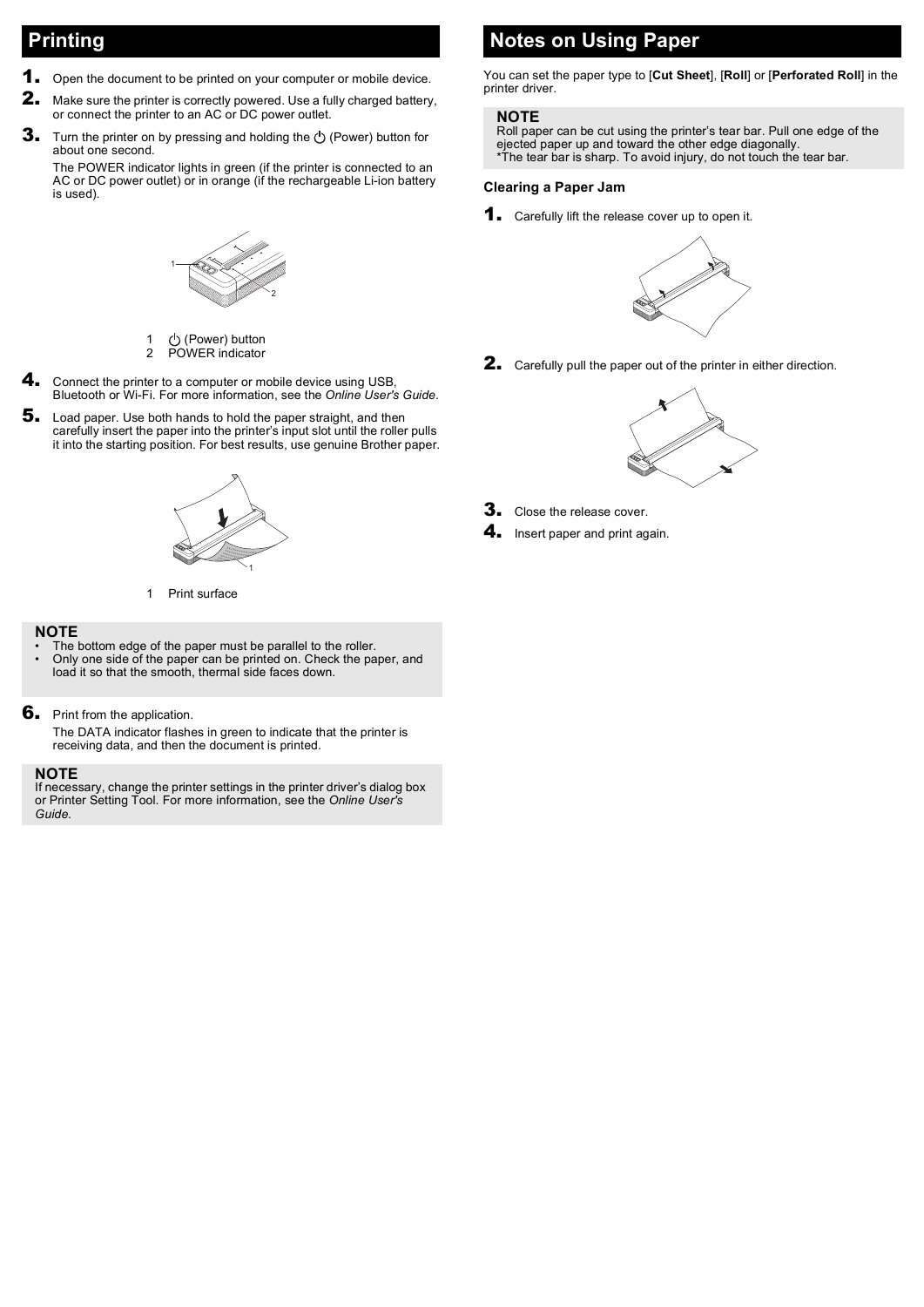# **LED Indicators**

The indicators light and flash to indicate the printer's status. The symbols used in this section explain the meaning of the different indicator colors and patterns:

- = Indicator is lit
- = Indicator is flashing
	- = Indicator is lit or flashing in any color
- (Off) = Indicator is off

# Example: **G** -  $\bullet$  = Indicator is flashing in green

| <b>POWER</b>              | <b>DATA</b>                         | <b>STATUS</b>                            | <sup>1</sup> (Bluetooth) <sup>1</sup> | $\Leftrightarrow$ (Wi-Fi) <sup>2</sup> | <b>Description</b>                                                                                                                                                                         |
|---------------------------|-------------------------------------|------------------------------------------|---------------------------------------|----------------------------------------|--------------------------------------------------------------------------------------------------------------------------------------------------------------------------------------------|
| G                         |                                     | (Off)                                    |                                       |                                        | Battery charging<br>completed with the<br>AC adapter or car<br>adapter connected                                                                                                           |
| G                         |                                     | $  \bullet  $                            |                                       |                                        | Battery charging                                                                                                                                                                           |
| 0                         |                                     | (Off)                                    |                                       |                                        | Rechargeable Li-ion<br>battery in use, battery<br>charge is full                                                                                                                           |
| 0L                        |                                     | $O -$<br>(Once<br>everyfour<br>seconds)  |                                       |                                        | Rechargeable Li-ion<br>battery in use, battery<br>charge is half-full                                                                                                                      |
| $O_{\blacksquare}$        |                                     | $o^2$<br>(Twice<br>everyfour<br>seconds) |                                       |                                        | Rechargeable Li-ion<br>battery in use, battery<br>charge is low                                                                                                                            |
| $R -$<br>ŀ                | (Off)                               | ٠<br>Ο<br>(Once<br>every<br>second)      |                                       |                                        | Rechargeable Li-ion<br>battery in use, charge<br>the battery                                                                                                                               |
| (Off)                     |                                     | $\overline{\mathbf{O}}$                  |                                       |                                        | Battery charging<br>while printer is turned<br>off                                                                                                                                         |
| 3<br>G/O                  | (Off)                               |                                          |                                       |                                        | Printer in idle mode                                                                                                                                                                       |
| 3<br>G/O                  | $G -$                               |                                          |                                       |                                        | Receiving data                                                                                                                                                                             |
| $G/O$ $3$                 | G                                   |                                          |                                       |                                        | Printing, or buffer<br>contains unprinted<br>data                                                                                                                                          |
| 3<br>G/O                  | O<br>(Once<br>every<br>second)      | (Off)                                    |                                       |                                        | Transferring data                                                                                                                                                                          |
| 3<br>G/O                  | $\overline{\mathbf{O}}$             | (Off)                                    |                                       |                                        | Updating a template<br>or program                                                                                                                                                          |
| 3<br>G/O                  | Rl                                  |                                          |                                       |                                        | Maintenance mode/<br>self printing/<br>cleaning                                                                                                                                            |
| 3<br>G/O                  | $R -$<br>т                          | $R-$<br>小                                | (Off)                                 | (Off)                                  | Printer in boot mode                                                                                                                                                                       |
| $G/O$ $3$                 | о-<br>(Once<br>everytwo<br>seconds) | O<br>(Once<br>everytwo<br>seconds)       |                                       |                                        | Printer cooling down                                                                                                                                                                       |
| (Once<br>every<br>second) | (Off)                               | $\overline{\mathbf{C}}$                  |                                       |                                        | Communication error<br>No template error<br>Memory full error<br>Access point search<br>error <sup>2</sup><br>Access point<br>connection error <sup>2</sup><br>Security error <sup>2</sup> |
|                           | $R -$                               | (Off)                                    | (Off)                                 | (Off)                                  | Mass storage error                                                                                                                                                                         |
|                           | R                                   | $R -$                                    | (Off)                                 | (Off)                                  | System error                                                                                                                                                                               |

# **Bluetooth indicator [1](#page-4-0)**

| <b>POWER</b> | <b>DATA</b> | <b>STATUS</b> | <b>@</b> (Bluetooth) | <b>Description</b>      |
|--------------|-------------|---------------|----------------------|-------------------------|
|              |             |               | в                    | Bluetooth on, connected |
|              |             |               | $B -$                | Pairing with Bluetooth  |
| $R -$        | $R -$       | $R -$         | в-П                  | Bluetooth module error  |

### **Wi-Fi indicator [2](#page-4-1)**

**G** = Green **O** = Orange **R** = Red **B** = Blue

| <b>POWER</b>          | <b>DATA</b>         | <b>STATUS</b>                                               | ⊝ (Wi-Fi)                                          | <b>Description</b>      |
|-----------------------|---------------------|-------------------------------------------------------------|----------------------------------------------------|-------------------------|
|                       |                     |                                                             | $B -$<br>(Once every<br>three<br>seconds)          | Wi-Fi on, not connected |
|                       |                     |                                                             | в                                                  | Wi-Fi on, connected     |
|                       |                     |                                                             | $B = \prod_{i=1}^{n}$<br>(Once every<br>second)    | WPS setup               |
|                       |                     | $o\left(\frac{1}{\sqrt{2}}\right)$<br>(Onceevery<br>second) | $B -$<br>(Once every<br>second)                    | WPS setup failed        |
| $R = \prod_{i=1}^{n}$ | $R^2$ $\frac{1}{2}$ | $R = \frac{1}{\sqrt{2}}$                                    | $B = \frac{1}{\sqrt{2}}$<br>(Once every<br>second) | Wi-Fi module error      |

<span id="page-4-0"></span><sup>1</sup> PJ-762/PJ-763/PJ-763MFi only

<span id="page-4-1"></span> $\frac{2}{3}$  PJ-773 only

<span id="page-4-2"></span><sup>3</sup> When the AC adapter or car adapter is used to power the printer, the indicator is lit in green; when the rechargeable Li-ion battery is installed to power the printer, the indicator is lit in orange.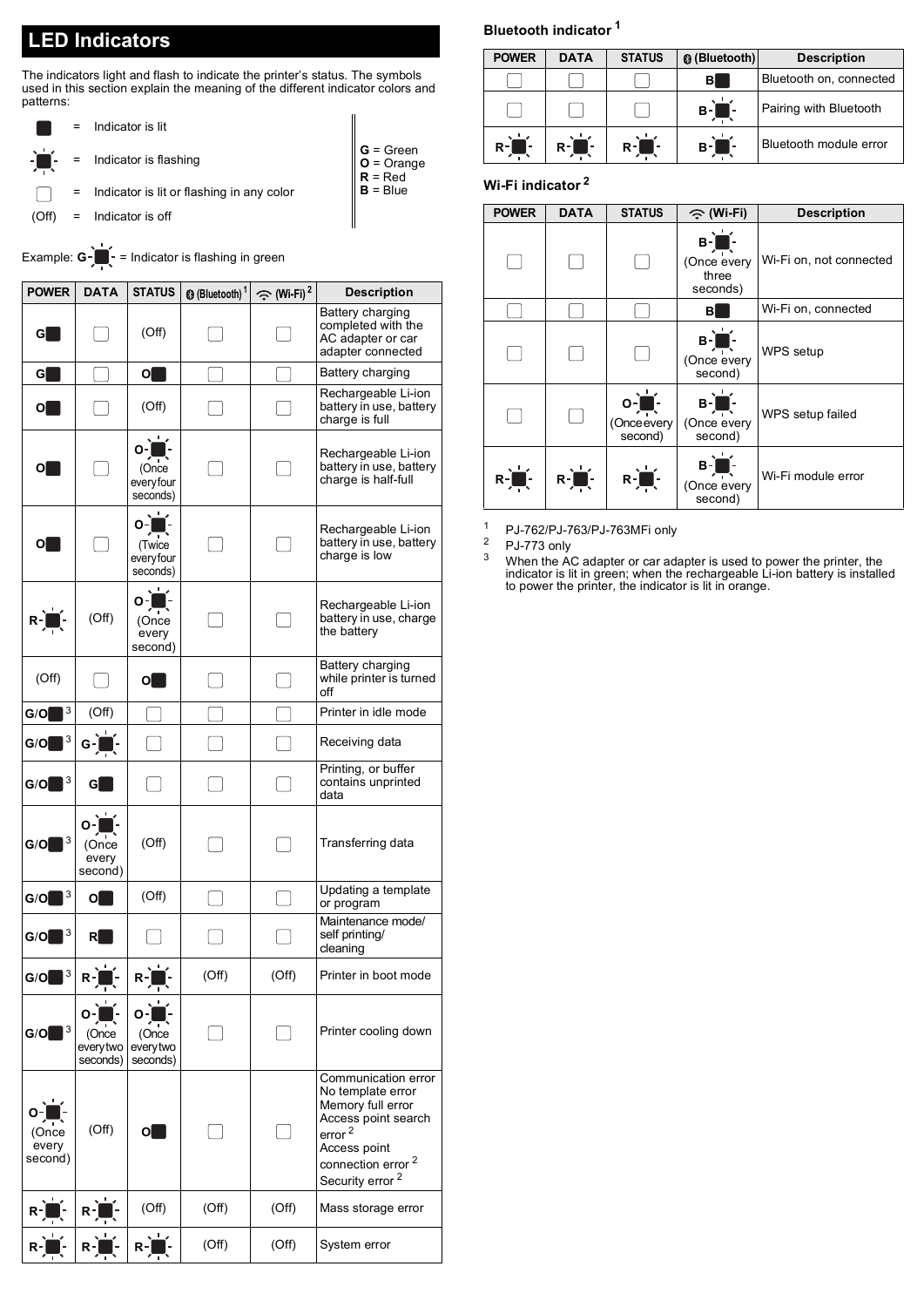# **Indicator Warnings**

| <b>Problem</b>                        | <b>Solution</b>                                                                                                                                                                                                                                                                                                                                                                                                                                                                                                                                                                                                                                                                                                                                                                                                                                                                                                                                                                                                                                                                                                        |
|---------------------------------------|------------------------------------------------------------------------------------------------------------------------------------------------------------------------------------------------------------------------------------------------------------------------------------------------------------------------------------------------------------------------------------------------------------------------------------------------------------------------------------------------------------------------------------------------------------------------------------------------------------------------------------------------------------------------------------------------------------------------------------------------------------------------------------------------------------------------------------------------------------------------------------------------------------------------------------------------------------------------------------------------------------------------------------------------------------------------------------------------------------------------|
| The POWER indicator<br>does not light | The printer is receiving no power.<br>If you are using AC or DC power, connect the<br>AC adapter or car adapter correctly and turn the<br>AC or DC power outlet on.<br>If you are using a rechargeable Li-ion battery.<br>make sure the battery is firmly installed in the<br>printer and is fully charged.                                                                                                                                                                                                                                                                                                                                                                                                                                                                                                                                                                                                                                                                                                                                                                                                            |
| Received data in buffer               | Print data is saved in the buffer. If the printer<br>recieves incomplete data (for example because<br>of a lost Wi-Fi connection), printing will not start.<br>Turn the printer off, and then turn it on again.                                                                                                                                                                                                                                                                                                                                                                                                                                                                                                                                                                                                                                                                                                                                                                                                                                                                                                        |
| Head or motor is cooling<br>down      | The thermal head or motor is too hot.<br>Head:<br>The printer stops and resumes printing only<br>after the thermal head has cooled down. The<br>head may become too hot if you are printing a<br>large number of documents with high text<br>content.<br>If the thermal head becomes too hot, it may<br>produce imaging on the paper in areas not<br>intended to be printed. To avoid or delay<br>overheating, use a lighter density setting,<br>reduce the amount of black space being printed<br>(for example, remove background shading and<br>colors in graphs and presentation documents),<br>and make sure the printer has adequate<br>ventilation and is not located in an enclosed<br>space.<br>Motor:<br>Continuously using the printer will cause the<br>motor to heat up. If it becomes too hot, in this<br>case, the printer will stop and resume printing<br>after the motor has cooled down.<br><b>NOTE</b><br>This condition may occur more often when<br>the printer is used at high altitude (more<br>than 10,000 ft $(3,048 \text{ m})$ due to a lower air<br>density available to cool the printer. |
| Data reception error                  | With unstable communication, it may not be<br>possible to receive data correctly. Improve the<br>communication conditions, and then establish<br>the connection again.                                                                                                                                                                                                                                                                                                                                                                                                                                                                                                                                                                                                                                                                                                                                                                                                                                                                                                                                                 |
| Printer is in boot mode               | To resolve the issue, contact your Brother<br>dealer or Brother customer service for<br>assistance.                                                                                                                                                                                                                                                                                                                                                                                                                                                                                                                                                                                                                                                                                                                                                                                                                                                                                                                                                                                                                    |

# **Troubleshooting**

## **Paper Problems**

| Problem                                                                     | <b>Solution</b>                                                                                                                                                                                                                                                                                    |
|-----------------------------------------------------------------------------|----------------------------------------------------------------------------------------------------------------------------------------------------------------------------------------------------------------------------------------------------------------------------------------------------|
| The paper is jammed in the<br>printer                                       | See Clearing a Paper Jam.                                                                                                                                                                                                                                                                          |
| The paper feeds through<br>the printer, but nothing<br>appears on the paper | Make sure you are using thermal paper.<br>The print surface must face the back, when<br>looking from the front of the printer.                                                                                                                                                                     |
| The paper does not feed<br>even though the motor is<br>running              | The release cover must be completely closed.<br>You must use genuine Brother thermal paper.<br>Other paper may not feed through the printer<br>correctly.<br>If you still have problems, the printer may be<br>damaged. Contact your Brother dealer or<br>Brother customer service for assistance. |

# **Printed Image Problems**

| Problem                                                    | <b>Solution</b>                                                                                                                                                                                                |
|------------------------------------------------------------|----------------------------------------------------------------------------------------------------------------------------------------------------------------------------------------------------------------|
| The image is compressed<br>and stretched in many<br>places | Make sure the release cover was not left open<br>during printing. If it is open, close it completely.<br>You must use genuine Brother thermal paper.<br>Before loading paper, make sure it is not<br>wrinkled. |

# **Pages Do Not Print**

| Solution                                                                                                                                                                                                                                                                                                                                                                                                                                                                                                                                                                                                                                                                                                                                                                                                                                                                                                                                                                                                                                                        |
|-----------------------------------------------------------------------------------------------------------------------------------------------------------------------------------------------------------------------------------------------------------------------------------------------------------------------------------------------------------------------------------------------------------------------------------------------------------------------------------------------------------------------------------------------------------------------------------------------------------------------------------------------------------------------------------------------------------------------------------------------------------------------------------------------------------------------------------------------------------------------------------------------------------------------------------------------------------------------------------------------------------------------------------------------------------------|
| Printing of all received data is not completed.<br>Wait until it is finished.<br>$\blacksquare$ If paper is not loaded, load the paper.<br>If the printer does not print even though<br>paper is loaded, remove the paper, and then<br>load it again.<br>Try printing again after turning the printer off,<br>and then on again.                                                                                                                                                                                                                                                                                                                                                                                                                                                                                                                                                                                                                                                                                                                                |
| <b>NOTE</b><br>If the printer is connected via Wi-Fi<br>(PJ-773 only), the connection is lost when<br>the printer is turned off. When the printer<br>is turned on again, it will take up to 15<br>seconds for Wi-Fi to become functional.                                                                                                                                                                                                                                                                                                                                                                                                                                                                                                                                                                                                                                                                                                                                                                                                                       |
| $\blacksquare$ There may be problems with sending simple<br>ASCII text data to the printer. If the CR/LF<br>command is not at the end of lines or the<br>form feed command is not at the end of the<br>last line, the printer may be waiting for this<br>data to be sent. Print another page, or press<br>the $\sqrt{u}$ (Feed) button to feed the paper.<br>The printer may have been started up in<br>mass storage mode (see the Online User's<br>Guide for more information). Turn the printer<br>off, and then turn it on again.                                                                                                                                                                                                                                                                                                                                                                                                                                                                                                                            |
| ■ With a USB connection:<br>1<br>Connect the USB cable firmly and correctly.<br>2<br>Try using another USB cable.<br>■ With a Bluetooth connection (PJ-762/<br>PJ-763/PJ-763MFi only):<br>Check that the $\odot$ (Bluetooth) indicator is lit<br>1<br>in blue.<br>If the $\odot$ (Bluetooth) indicator is flashing or<br>turned off, the Bluetooth connection is not<br>established. To establish a Bluetooth<br>connection, refer to Connecting Using<br>Bluetooth (PJ-762/PJ-763/PJ-763MFi<br>only).<br>2<br>Specify the correct Bluetooth settings in the<br>Printer Setting Tool (see the Online User's<br>Guide for more information).<br>■ With a Wi-Fi connection (PJ-773 only):<br>Check that the $\leq$ (Wi-Fi) indicator is lit in<br>1<br>blue.<br>If the $\leq$ (Wi-Fi) indicator is flashing or<br>turned off, the Wi-Fi connection is not<br>established. To establish a Wi-Fi<br>connection, refer to Connecting Using<br>Wi-Fi® (PJ-773 only).<br>2<br>Specify the correct Wi-Fi settings in the<br>Printer Setting Tool (see the Online User's |
|                                                                                                                                                                                                                                                                                                                                                                                                                                                                                                                                                                                                                                                                                                                                                                                                                                                                                                                                                                                                                                                                 |

# **Pages Are Partially Printed**

| Problem                                                                                                          | <b>Solution</b>                                                                                                                                                                                                                             |
|------------------------------------------------------------------------------------------------------------------|---------------------------------------------------------------------------------------------------------------------------------------------------------------------------------------------------------------------------------------------|
| The DATA indicator turns<br>off while a page remains in<br>the printer                                           | The computer or mobile device may not have<br>sent a full page of data. Try printing the<br>document again.<br>The computer or mobile device may have sent<br>the wrong page size information, or the size of<br>the loaded paper is wrong. |
| The printer ejects a<br>partially printed page, and<br>the DATA indicator<br>remains lit or flashing in<br>green | Use the correct paper size setting.                                                                                                                                                                                                         |

*Guide* for more information).